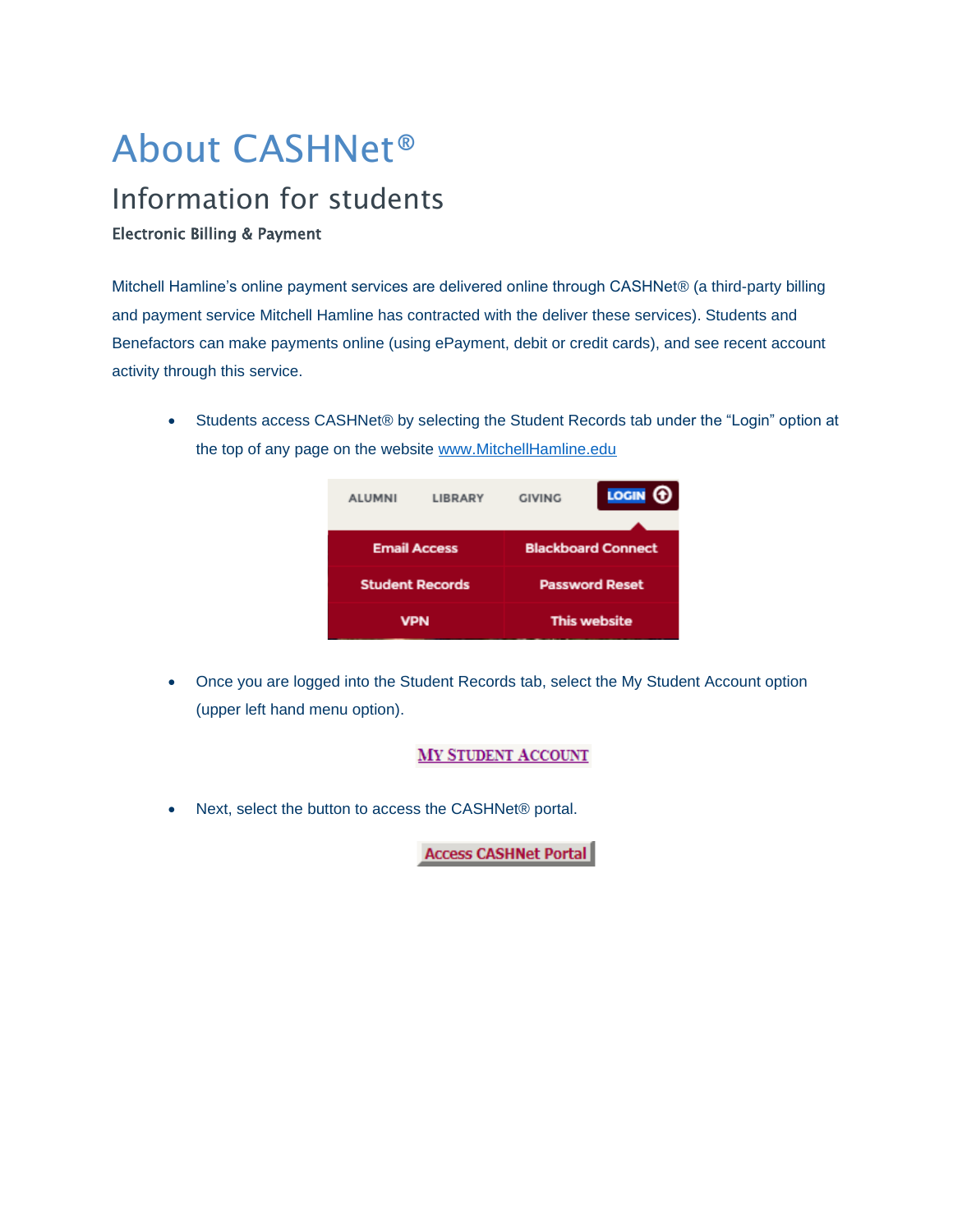• Once logged in, you will need to click in the upper left-hand corner to access the options for the screen:



•

- **Overview** will display any balances that are currently listed in your account, these may include tuition, parking pass charges, fees, etc. *Your Account* will also show the last payment that was made through CASHNet®
- To make a payment to your account, click on the payment link shown below and follow the prompts.

# Make a payment

**•** The status of your account will either show a balance that is due, or a credit. If you have a balance, you will click on the link to pay, if you want to pre your account for a future charge, you also have the option pre-pay.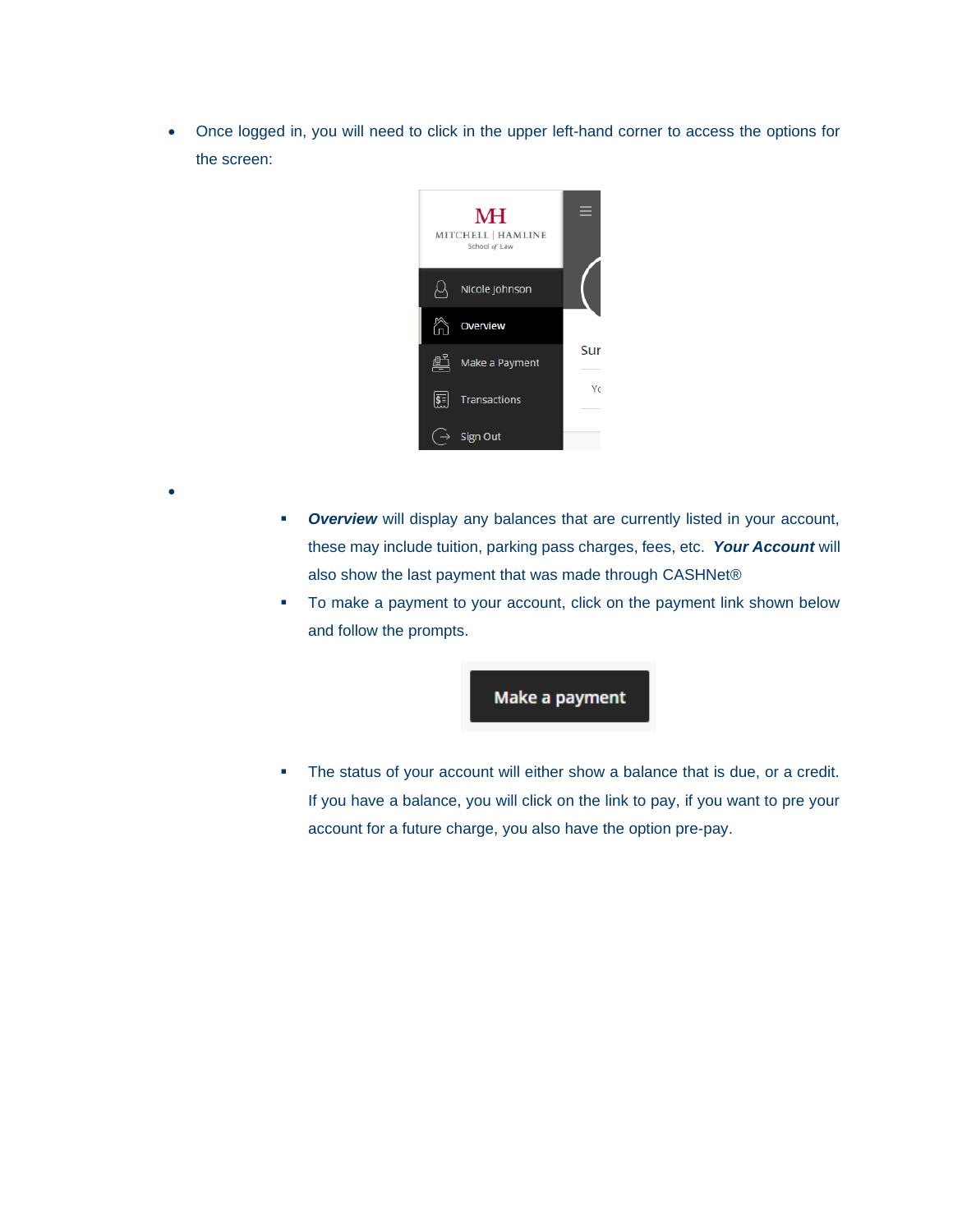| Make a Payment<br>Item details                                                                     |
|----------------------------------------------------------------------------------------------------|
| Prepay your balance<br>\$0.00                                                                      |
| \$0.00                                                                                             |
| Maximum \$1,000,000<br>You may also use this to pay for an outstanding charge<br>not listed above. |

▪ When you are ready to make a payment, you will enter the amount that you would like to pay under *Amount* and select the payment method*.* Once you have added the payment amount, then you will click the *Continue* option.

| How would you like to pay? |                                   |                 |             |                   |                 |   |
|----------------------------|-----------------------------------|-----------------|-------------|-------------------|-----------------|---|
| <b>Payment amount</b>      |                                   |                 |             |                   |                 |   |
| \$1                        |                                   |                 |             |                   |                 |   |
| * Payment method<br>Select |                                   |                 |             |                   |                 | ▼ |
|                            | <b>AMERICAN</b><br><b>EXPRESS</b> | <b>DISCOVER</b> | <b>Lice</b> | <b>MasterCard</b> | <b>VISA</b>     |   |
|                            |                                   |                 |             |                   |                 |   |
|                            |                                   |                 |             |                   |                 |   |
|                            | Cancel                            |                 |             |                   | <b>Continue</b> |   |

- On the Checkout screen, you will again have the option to view the payment, edit or delete the payment, this screen acts as an additional confirmation before proceeding. Once you are ready to proceed, you will select **Checkout**.
- Next, you will be able to enter a new credit card, a new electronic check, or you can use an existing credit card or check if you have already registered previously. After the preferred option is selected, you will select *Continue Checkout.*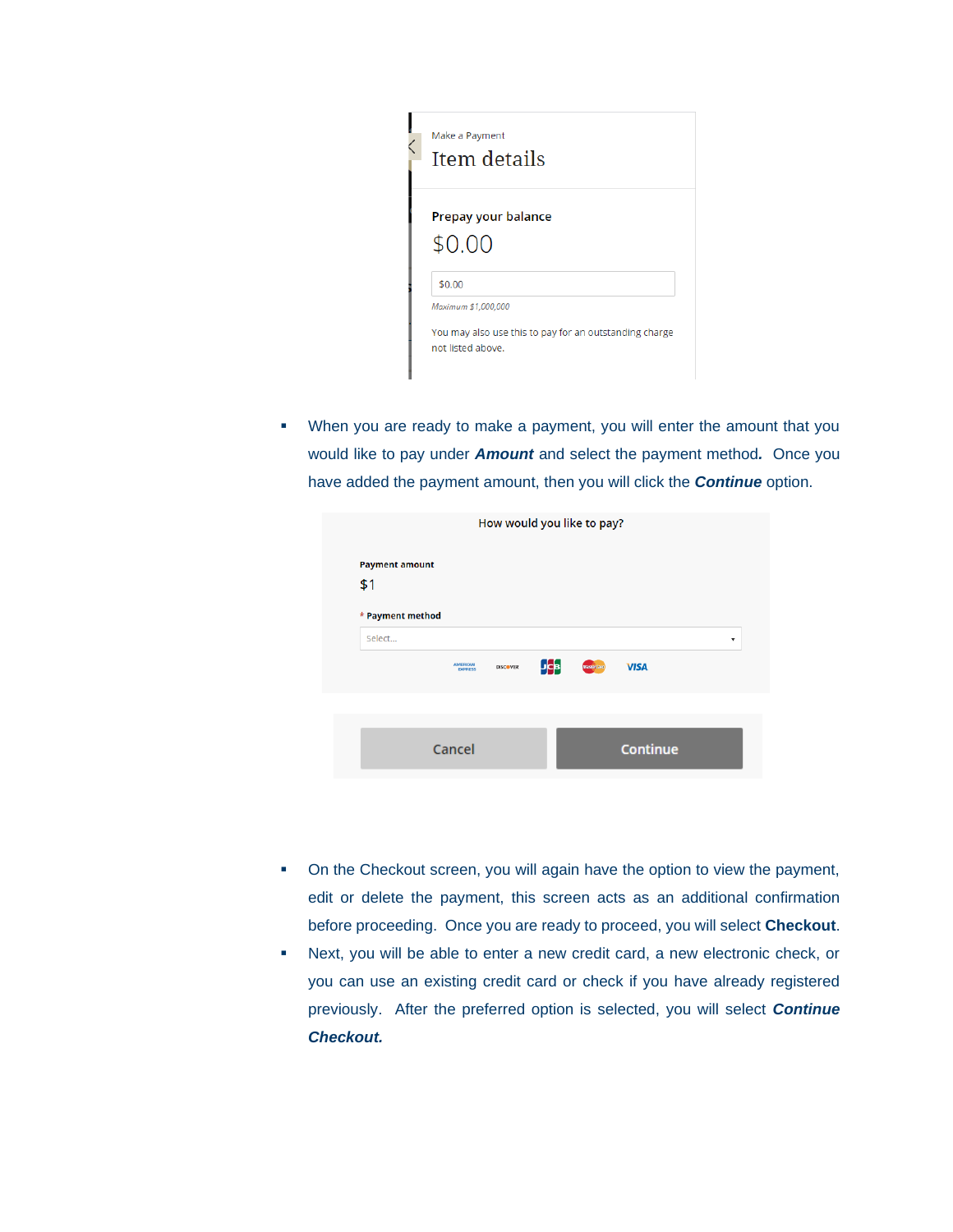**.** Then you will be taken to the final screen to verify what email address you want the receipt to go to and your payment details before finishing the transaction.

|                            | <b>Review</b><br>$\ddotsc$                                   |        |
|----------------------------|--------------------------------------------------------------|--------|
|                            | Last step! Let's make sure we have your correct information. |        |
| * Email address            |                                                              |        |
| @mitchellhamline.edu       |                                                              |        |
| <b>Summary</b>             |                                                              | Change |
| Prepay your balance        |                                                              | \$1.00 |
| <b>Total</b>               |                                                              | \$1.00 |
| <b>Payment details</b>     |                                                              | Change |
| <b>Account holder name</b> |                                                              |        |
| <b>Account type</b>        | Checking                                                     |        |
|                            |                                                              |        |
| <b>Bank account number</b> | 0736                                                         |        |

#### Additional Account Options

| <b>Your Recent Payments</b> |
|-----------------------------|
|-----------------------------|

**EXTER 19 Under Your Recent Payments** you can view any previous payments that were completed using CASHNet®

## eRefund

•

▪ If you have a refund pending on your account and would like the refund to be processed electronically, click on the eRefund option and enroll. Once enrolled, the status of your eRefund account will show *Enrolled* as shown below. Students seeking electronic refunds must be enrolled no later than the Tuesday of the week which you are expecting the refund.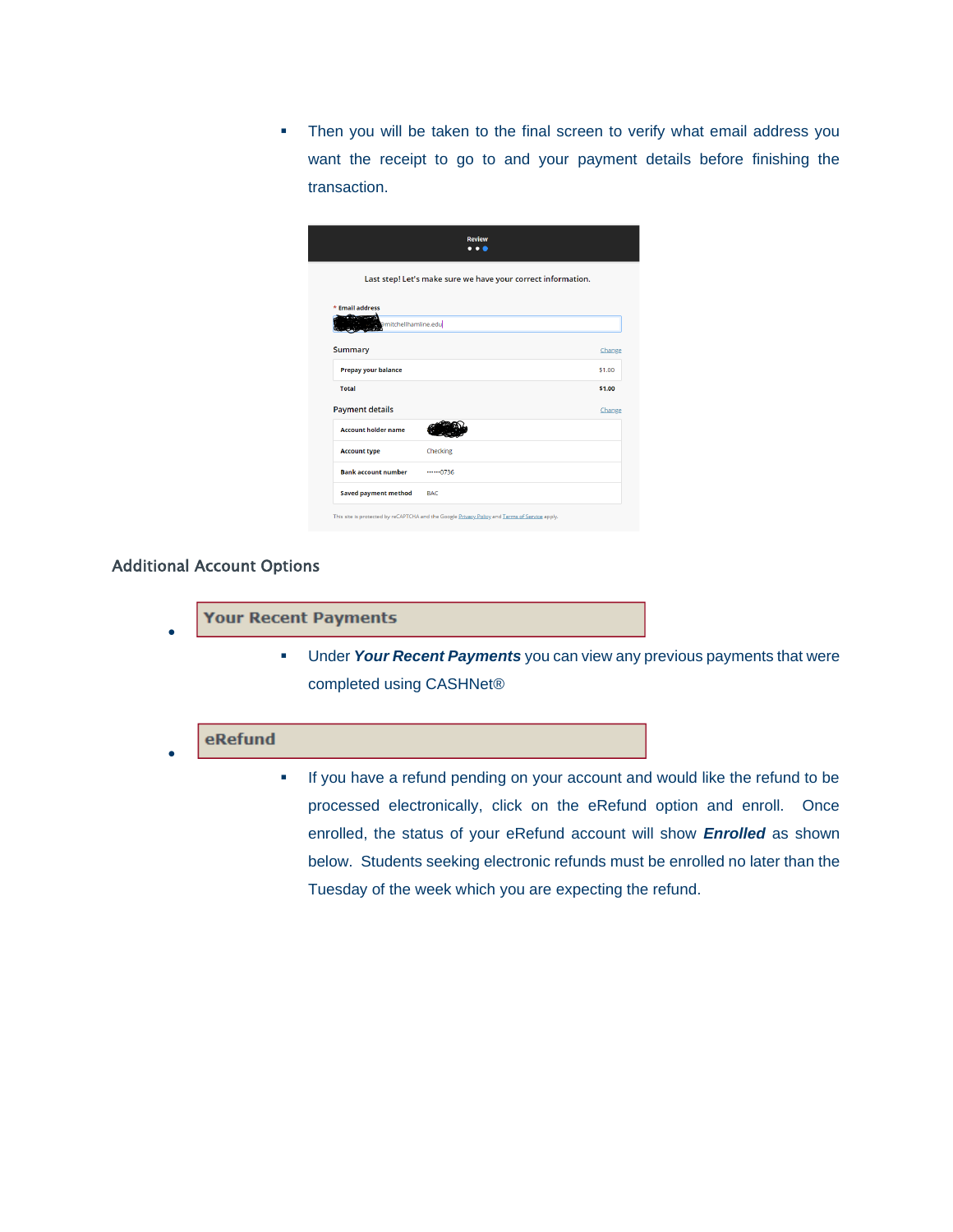

# **Authorized Users**

•

▪ Students who would like to add an authorized user to an account to view or make payments can do so under the *Send a payer invitation* option. To add an authorized user, fill in the required fields and follow the steps, students can edit or delete authorized users entirely at any point.

|                                                                                                        | Overview<br><b>Payer Invitation</b>                     |
|--------------------------------------------------------------------------------------------------------|---------------------------------------------------------|
|                                                                                                        | <b>Payer information</b><br>* First name<br>* Last name |
| Do you want<br>help paying?                                                                            | * Email address                                         |
| Do you know someone that would<br>like to help you pay? Invite them to<br>have access to your account! | * Confirm email address                                 |
| Send a payer invitation                                                                                | <b>Message to payer</b>                                 |
|                                                                                                        | Maximum 250 characters                                  |

- To set up your benefactor (authorized user), select the Send a payer invitation option
- Next, Provide a user name, and the Benefactor's email address